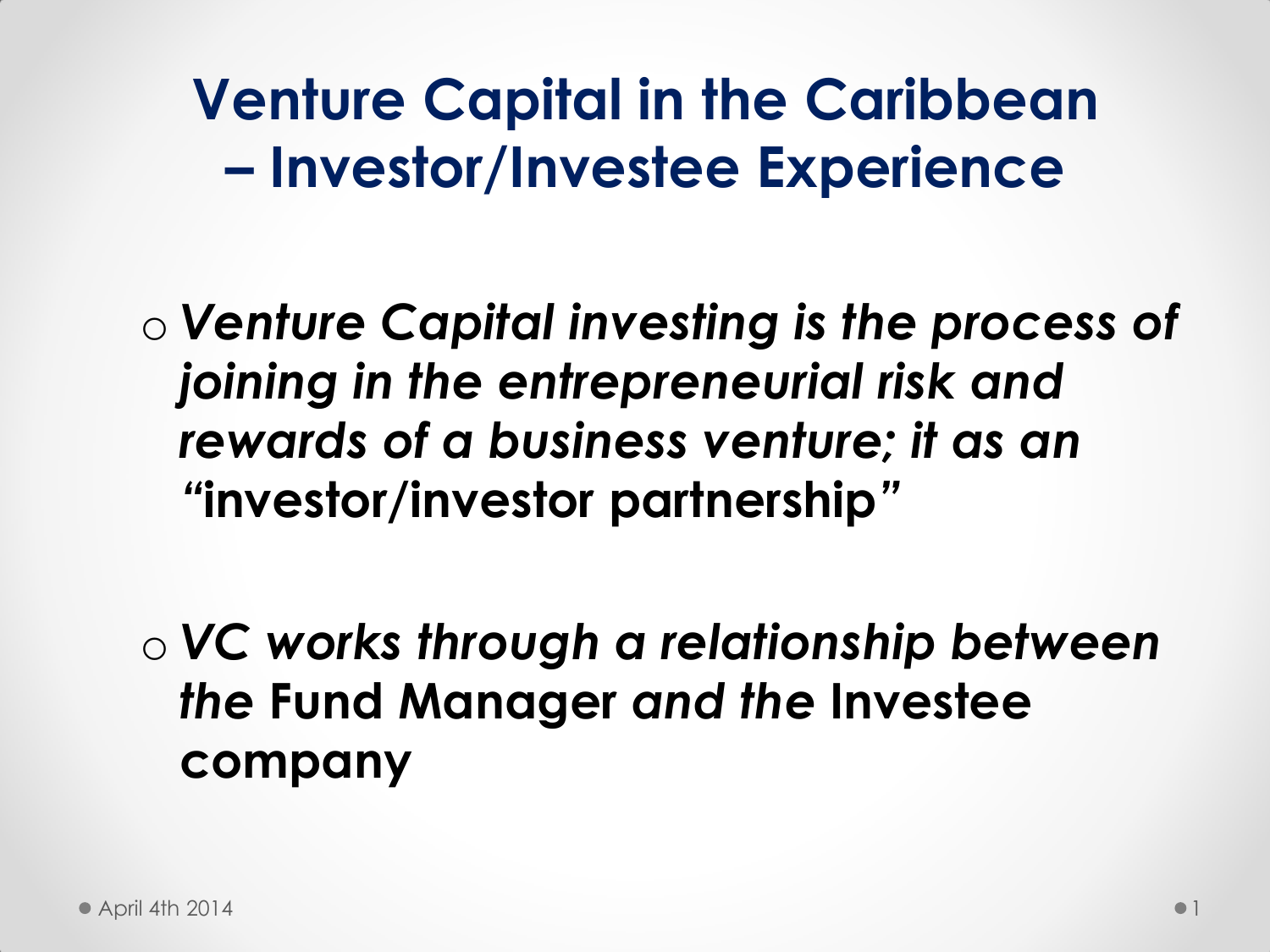#### **Transformation is a difficult mission because we in the Caribbean avoid our own "development risk"**

- **Our idea of risk investing is invest little, extract profit in the shortest time; what strategy do we need? What is important ?**
- **The total activity level of the SME sector is important in any economy. But SME impact is self-limiting; very few successful SME companies evolve into regional and global corporates**
- **VC is necessary for the big leagues – that is the key transformation ; in that transformation the Investor/Investee relationship is the single most critical success factor**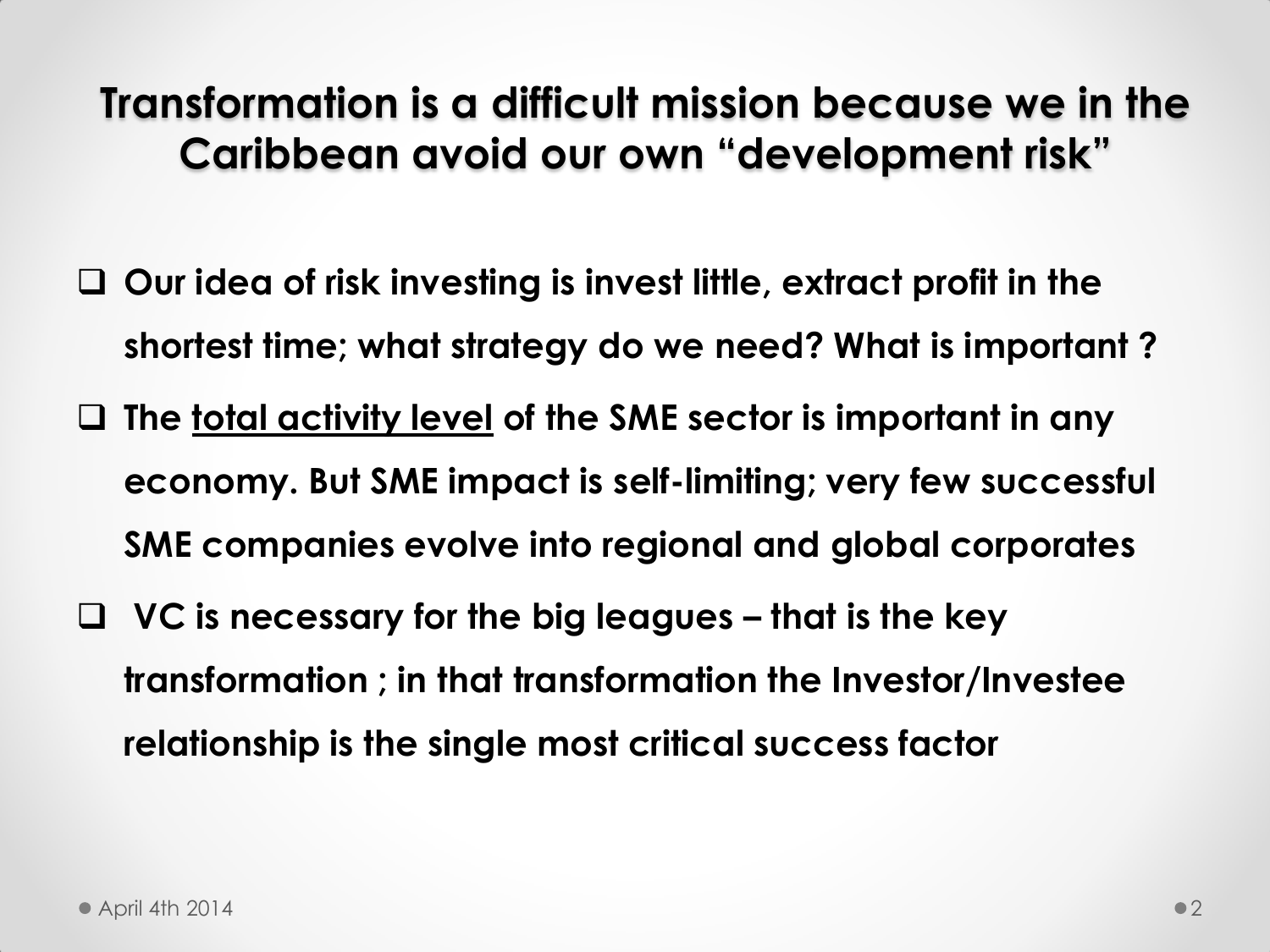### **Summary of the Caribbean Experience**

• **Very little local capital was raised; No sustained development effort; no transformation**

• **Overall IRR (a ROI measure) closer to 0% than 12%**

• **Fund Managers learned that VC is a very difficult challenge; it requires relevant experience and skill**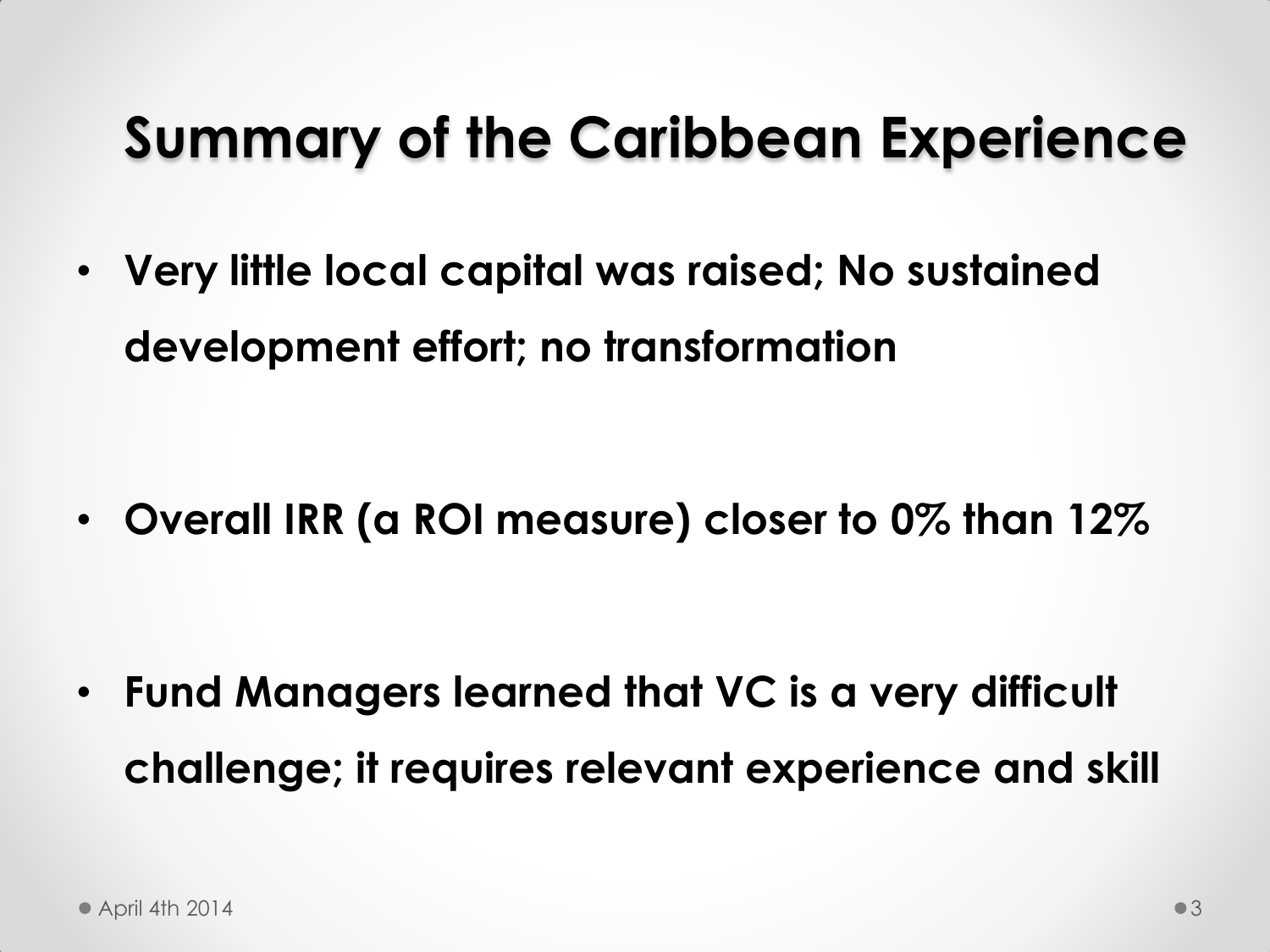### **Three huge surprises**

- **The Organisational challenge**
- **The Management Challenge**
- **The Governance Challenge**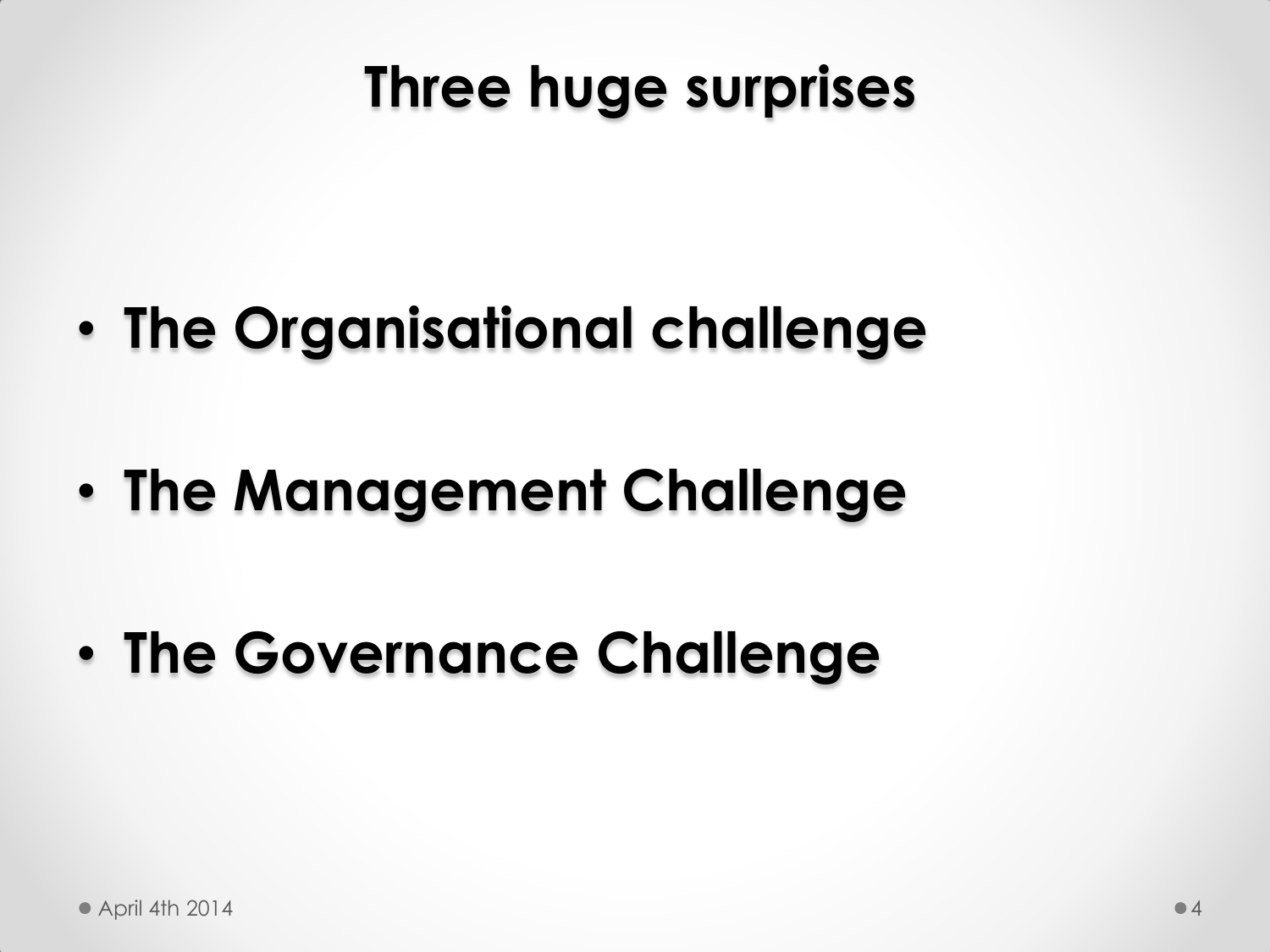# **Organisational challenge**

- **1. It was difficult to invest out all the funds raised**
- **2. OH cost created un-forgiving economies of scale**

 **A portfolio of small funds could be viable if the managers have the required skills and experience to cover the portfolio mix; otherwise the minimum economic size is probably higher than US\$ 50 Million IF fully invested out within 3 years**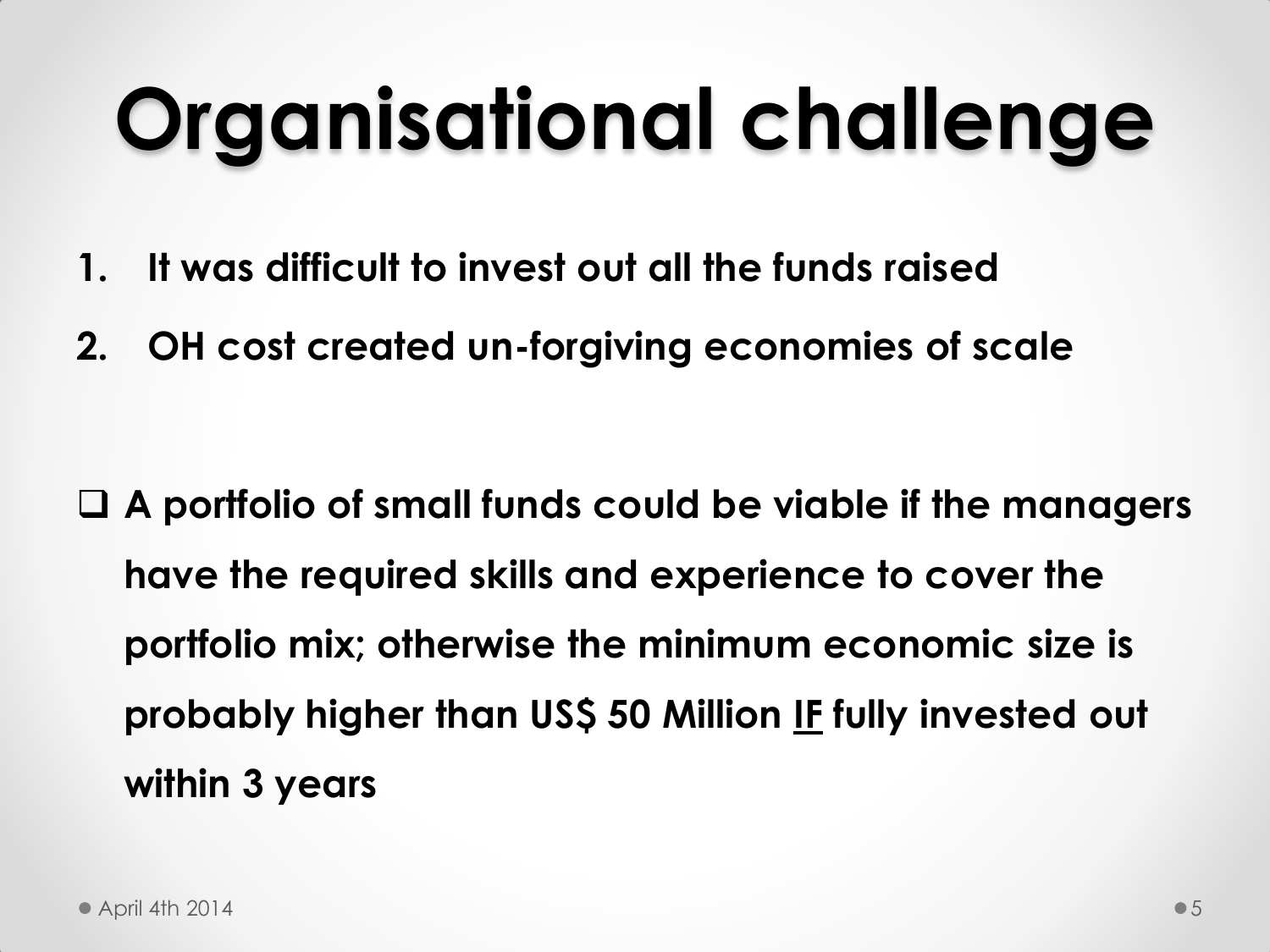# **Management challenge**

• **Very astute and flexible management is needed to earn the promised IRR ; even the minimum 12% IRR was a difficult target (even though some individual investments produced yields over 25%)**

• **Innovative structuring and flexible strategic management are** *on-going* **Fund Management skills alongside Investee "Support" experience & skills**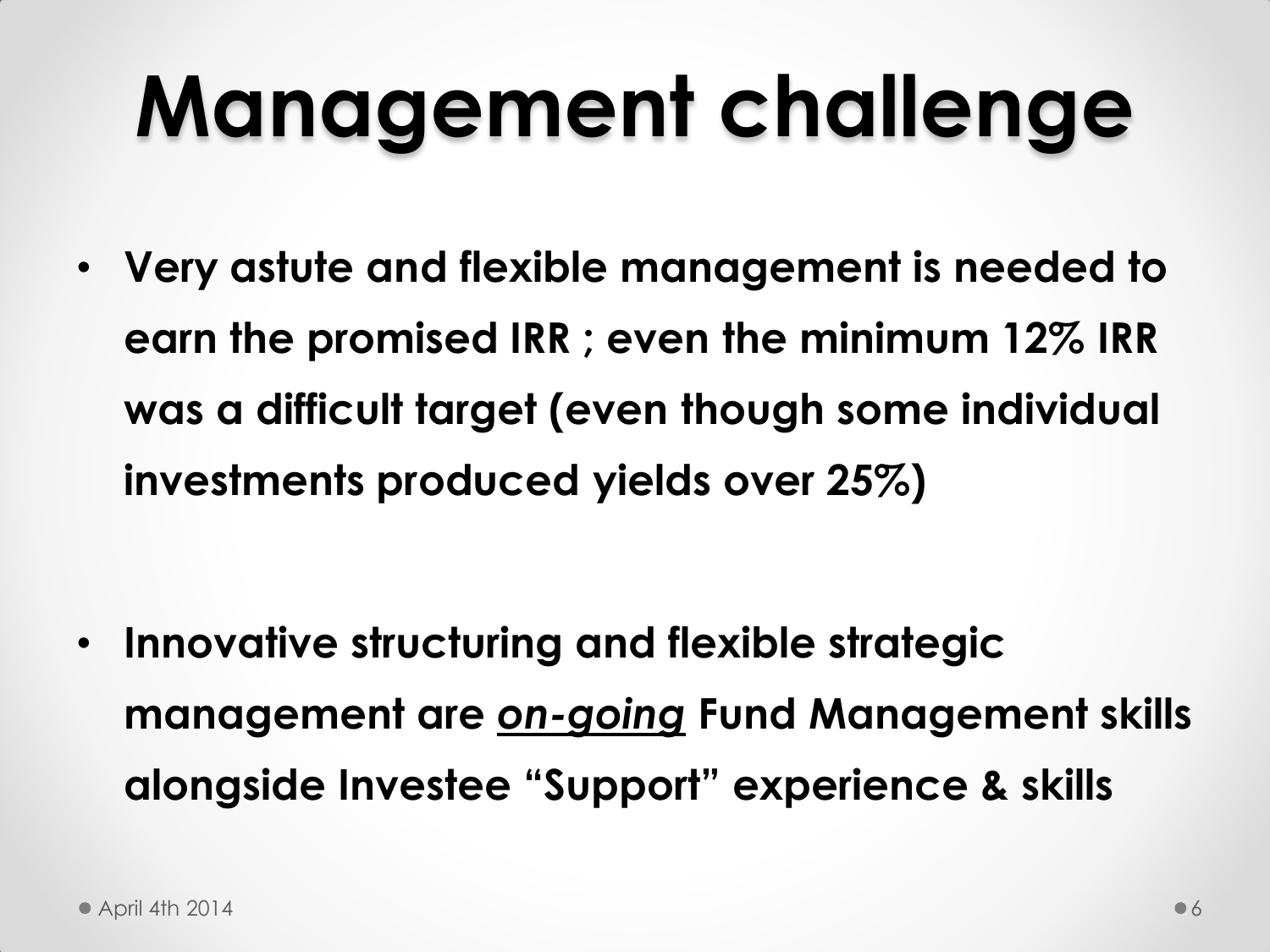### **Governance challenges**

- **Board Governance is a critical oversight function; it should enhance value by allowing Fund Managers to operate freely; but Boards can cause paralysis, de-motivation, missed opportunities, disconnects, failure to adapt and adjust - all leading to loss of value**
- **Fund Governance involves Compliance with Investor & funding agreements, local law and regulations; ethics; integrity; it also involves Conformance to policy & strategy which evolve – a major challenge**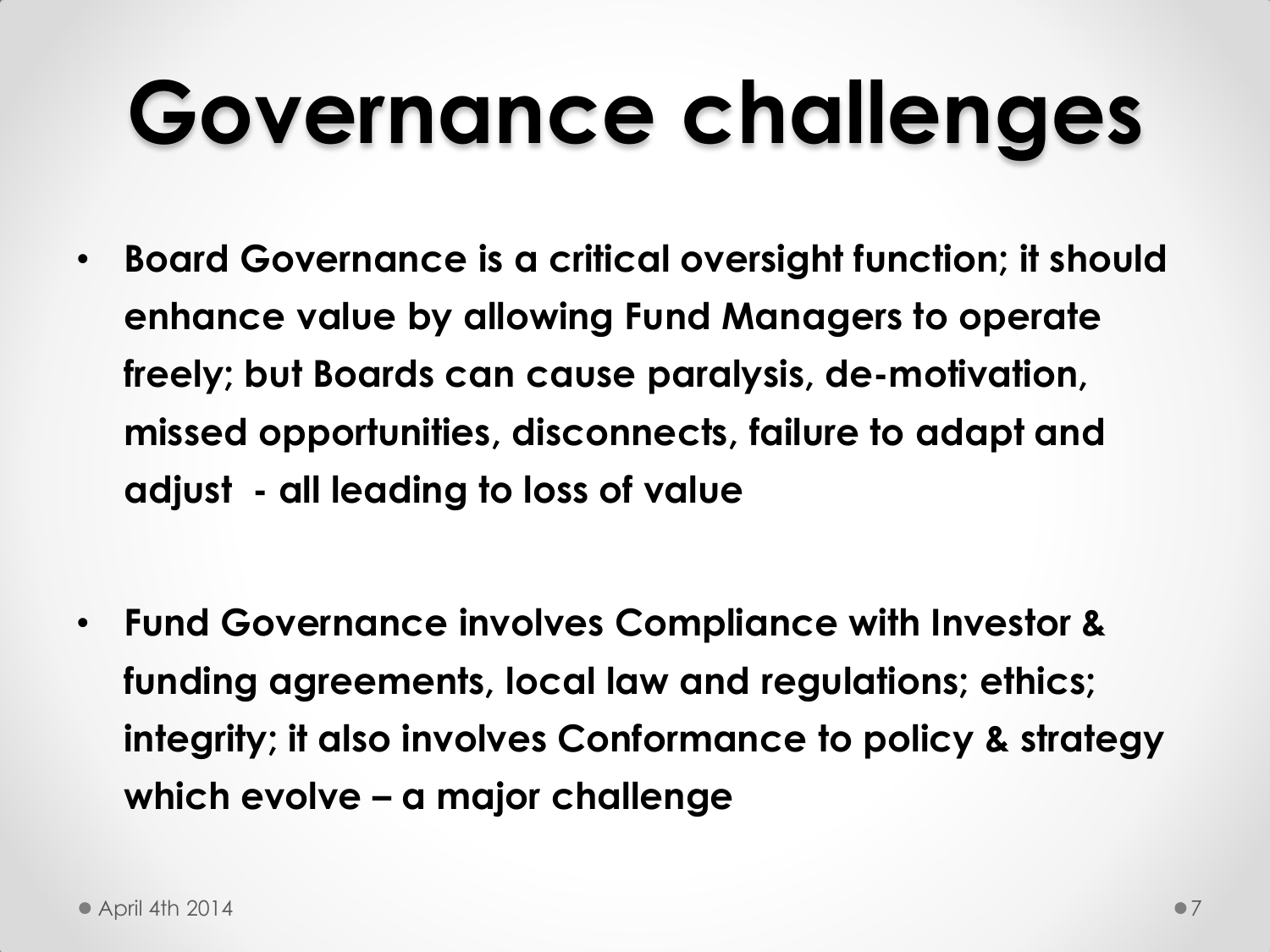**The single most critical success factor - the Investor/Investee relationship**

**The Investor/Investee relationship is a partnership which both parties want to end as soon as there is enough surplus value to share;** 

 **Until then the relationship must keep the investor "***interested***" and must "***support***" the investee – that is the job of the Fund Manager**